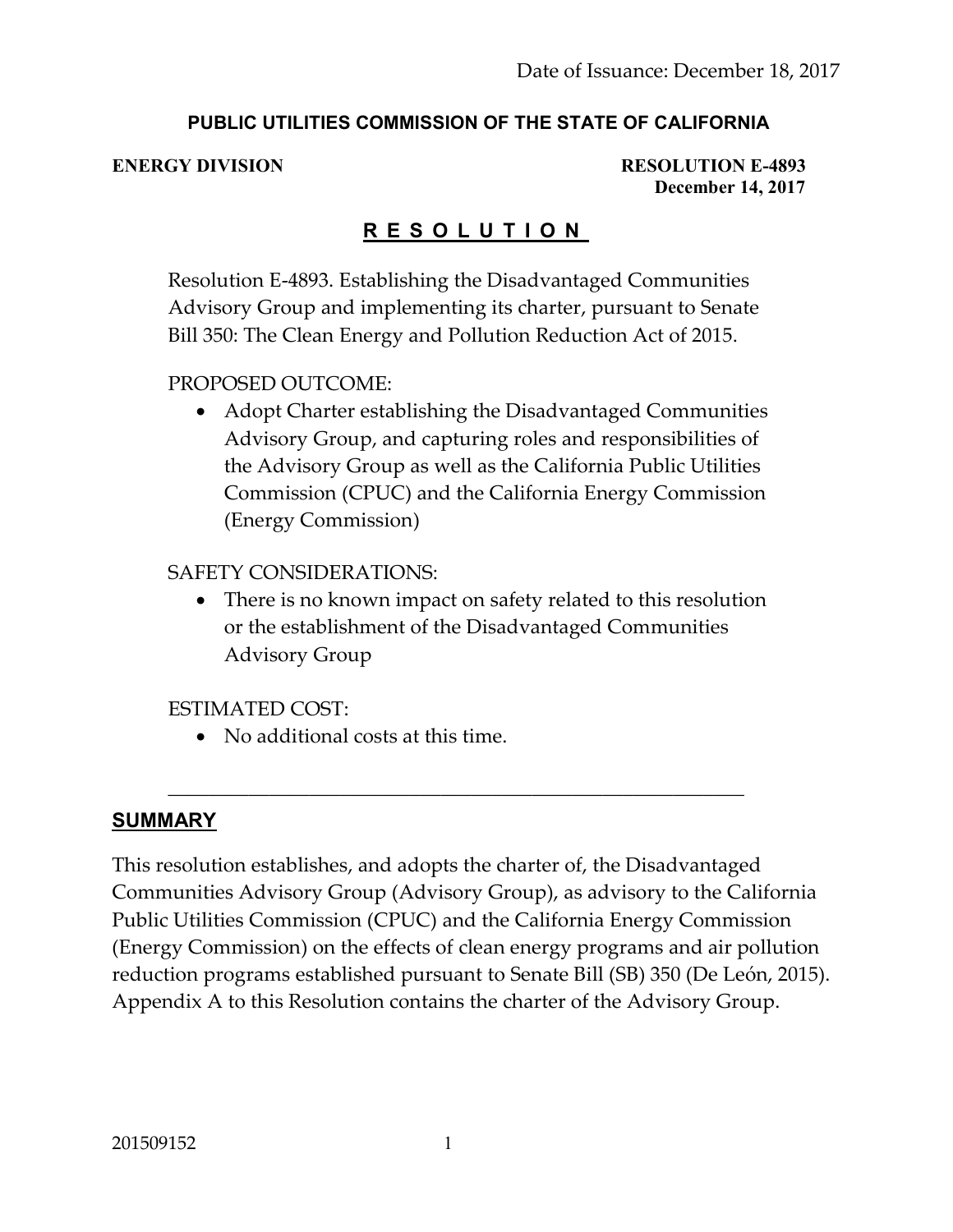# **BACKGROUND**

Pursuant to SB 350, as codified in California Public Utilities (P.U.) Code section 400 (g), the CPUC and the Energy Commission are to establish an Advisory Group consisting of representatives from disadvantaged communities.<sup>1</sup> The Advisory Group shall review and provide advice on proposed clean energy and pollution reduction programs and determine whether those proposed programs will be effective and useful in disadvantaged communities.

On August 1, 2017, the CPUC and the Energy Commission jointly released a staff proposal (Joint Staff Proposal) to generate public interest and solicit feedback on the structure and responsibilities of the Advisory Group. The staff proposal provided recommendations on Advisory Group size, meeting frequency, general range of subjects to be covered, as well as expected responsibilities. The proposal addressed a number of questions to stakeholders to give more shape to membership and scope of the new body's work. The CPUC and Energy Commission received informal comments on the proposal through August 17, 2017.<sup>2</sup>

The CPUC and the Energy Commission posted a solicitation for Advisory Group membership on November 1, 2017 and expect to receive completed applications by December 22, 2017 for consideration by the two commissions.

# **NOTICE**

 $\overline{a}$ 

CPUC-Draft Resolution E-4893 was mailed on November 1, 2017 and posted on the CPUC's Daily Calendar and served on the Service Lists for: R.16-02-007; R.14-07-002; R.15-03-010; R.13-11-005; A.17-01-020 et al.; R.15-02-020; R.12-11-005; A.14-11-007 et al. The Daily Calendar Notice, and Service List Notice provided that comments concerning the draft resolution should be filed by December 4, 2017.

<sup>1</sup> "Disadvantaged Communities" in SB 350 are defined by Health and Safety Code 39711 as the most burdened census tracts in California. Burden scoring is determined by 20 pollution, health and socio-economic factors.

<sup>&</sup>lt;sup>2</sup> Comments are available for review at<http://www.cpuc.ca.gov/discom/> and Energy Commission [Docket 16-OIR-06](https://efiling.energy.ca.gov/Lists/DocketLog.aspx?docketnumber=16-OIR-06)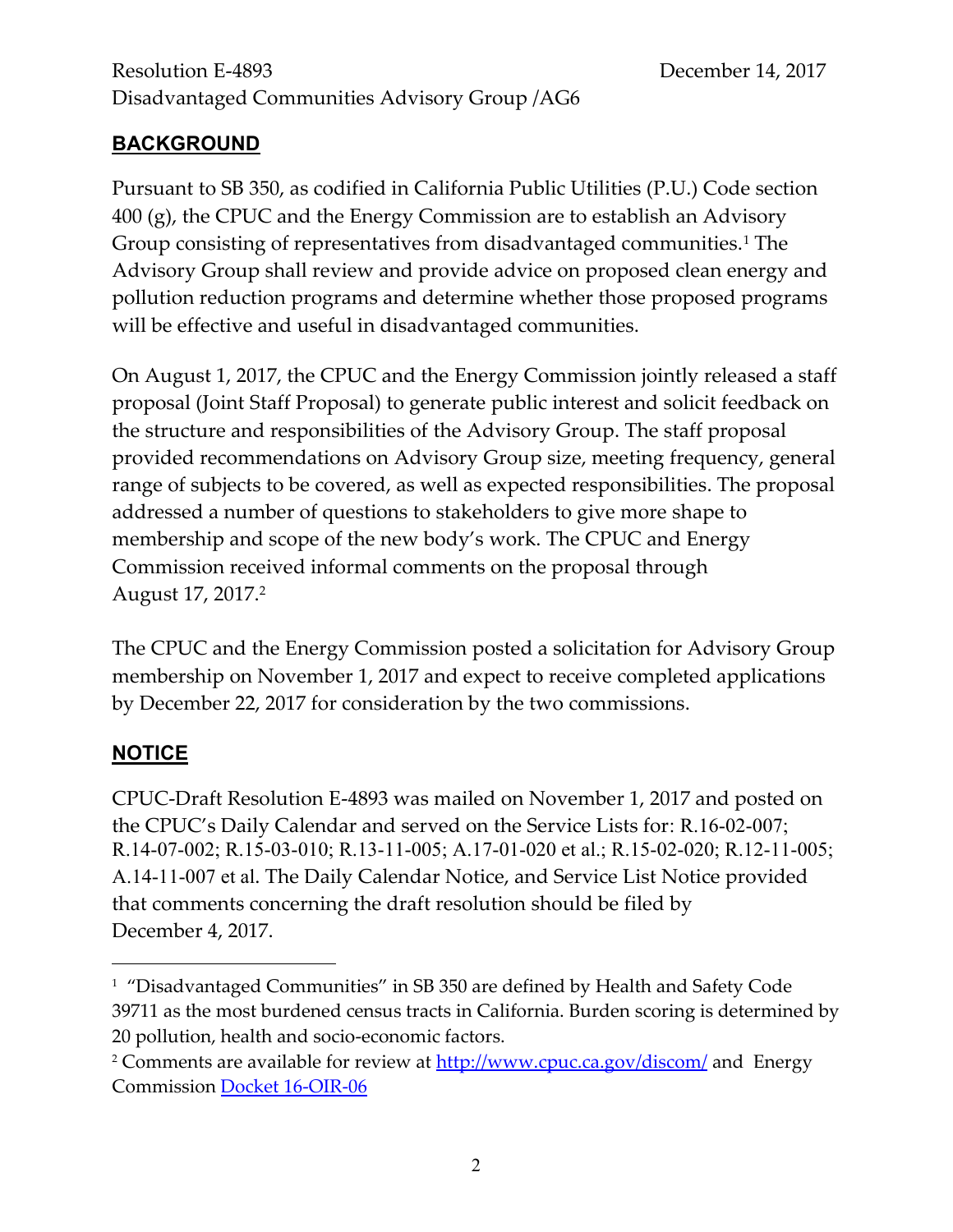The Energy Commission posted on its website on November 1, 2017, in Docket #16-OIR-06, a Notice of Adoption of the Charter Establishing the Disadvantaged Communities Advisory Group, providing public notice that the Energy Commission would consider adoption of the draft Charter on December 13, 2017, and establishing a 30-day public comment period on the draft Charter.

# **DISCUSSION**

SB 350 established an ambitious goal to reduce greenhouse gas emissions (GHG) 40 percent from 1990 levels by 2030, in part by increasing procurement of electricity products from eligible renewable energy resources to 50 percent of retail sales and targeting a doubling of energy efficiency savings in electricity and natural gas end uses by 2030. Among the many objectives of SB 350, the legislation requires regulating agencies to address inequities with respect to access to clean energy programs by disadvantaged communities, as defined by Health and Safety Code section 39711.

The Joint Staff Proposal initiated the CPUC's and Energy Commission's development of the structure and framework for the Advisory Group that we adopt today. The Advisory Group Charter, found in Appendix A of this resolution, takes into consideration comments received on the Joint Staff Proposal and establishes a structure and framework for the Advisory Group.

This Advisory Group will provide an opportunity for representatives from disadvantaged communities to help shape programs that directly affect them. The Advisory group will review and advise the CPUC and Energy Commission on proposed programs established in compliance with SB 350. Specifically, the Advisory Group will provide advice on programs related to renewable energy, energy efficiency, transportation electrification, distributed generation and clean energy research and development programs and determine whether those proposed programs will be effective and useful in disadvantaged communities.

In determining the effectiveness and usefulness of those programs, the Advisory Group shall consider the extent to which proposed programs:

1. Increase access to clean energy technologies for disadvantaged communities.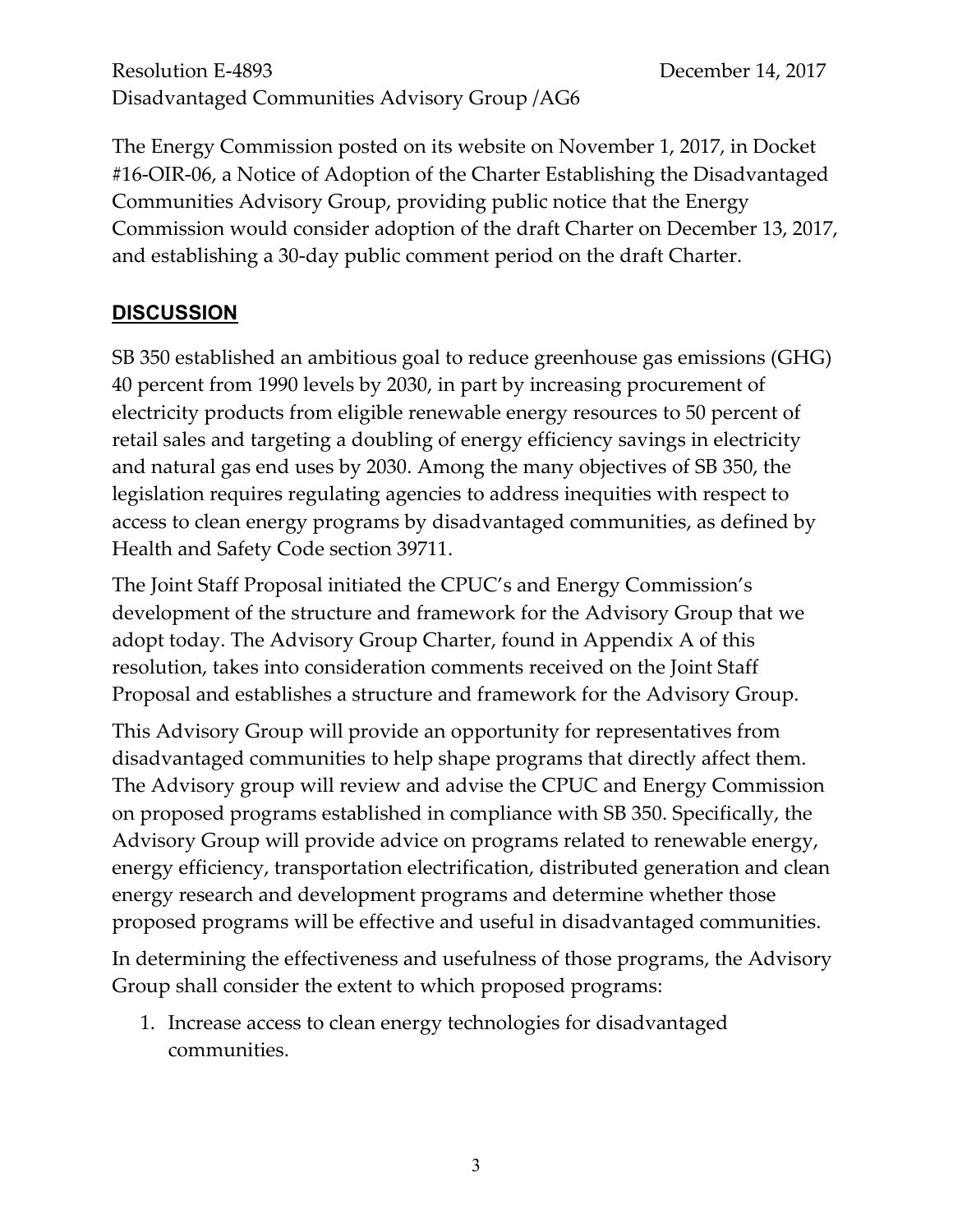- 2. Maintain or enhance the affordability of energy service in disadvantaged communities, by considering potential rate impacts of any proposed program.
- 3. Increase the benefits of clean energy programs in disadvantaged communities (e.g. by supporting growth in local employment and small business development, as well as other non-energy benefits including reducing pollutants and health risks).

The Advisory Group may hold meetings as often as quarterly and advise the CPUC and Energy Commission on key issues related to the design and implementation of clean energy programs, with respect to potential benefits and impacts in disadvantaged communities.

The Advisory Group shall be composed of 11 members from or representing disadvantaged communities. The CPUC and the Energy Commission will jointly choose and separately approve ten members, and one tribal representative will be chosen by the Governor's tribal liaison. Members shall represent the diverse nature of disadvantaged communities throughout the state, reflecting the different rural and urban, cultural and ethnic, and geographic regions.

The Advisory Group shall submit an annual report listing the SB 350 programs they have reviewed and providing written feedback to the CPUC and Energy Commission on the effectiveness and usefulness of those clean energy programs on disadvantaged communities. The Advisory Group may include recommendations to the CPUC and the Energy Commission in the annual report, which both Commissions will take into account when developing and reviewing their SB 350 clean energy programs. The Advisory Group will also report summaries of its meetings and may choose to provide written recommendations or advice to the CPUC and Energy Commission in addition to its annual report.

# **Comments Received on the Joint Staff Proposal**

 $\overline{a}$ 

CPUC and Energy Commission received written comments from 18 different organizations and utilities through August 17, 2017.<sup>3</sup> Stakeholders responded to

<sup>&</sup>lt;sup>3</sup> Comments were received from the following parties: BlueGreen Alliance, California Environmental Justice Alliance (CEJA), ChargePoint, Greenlining Institute, Marin Clean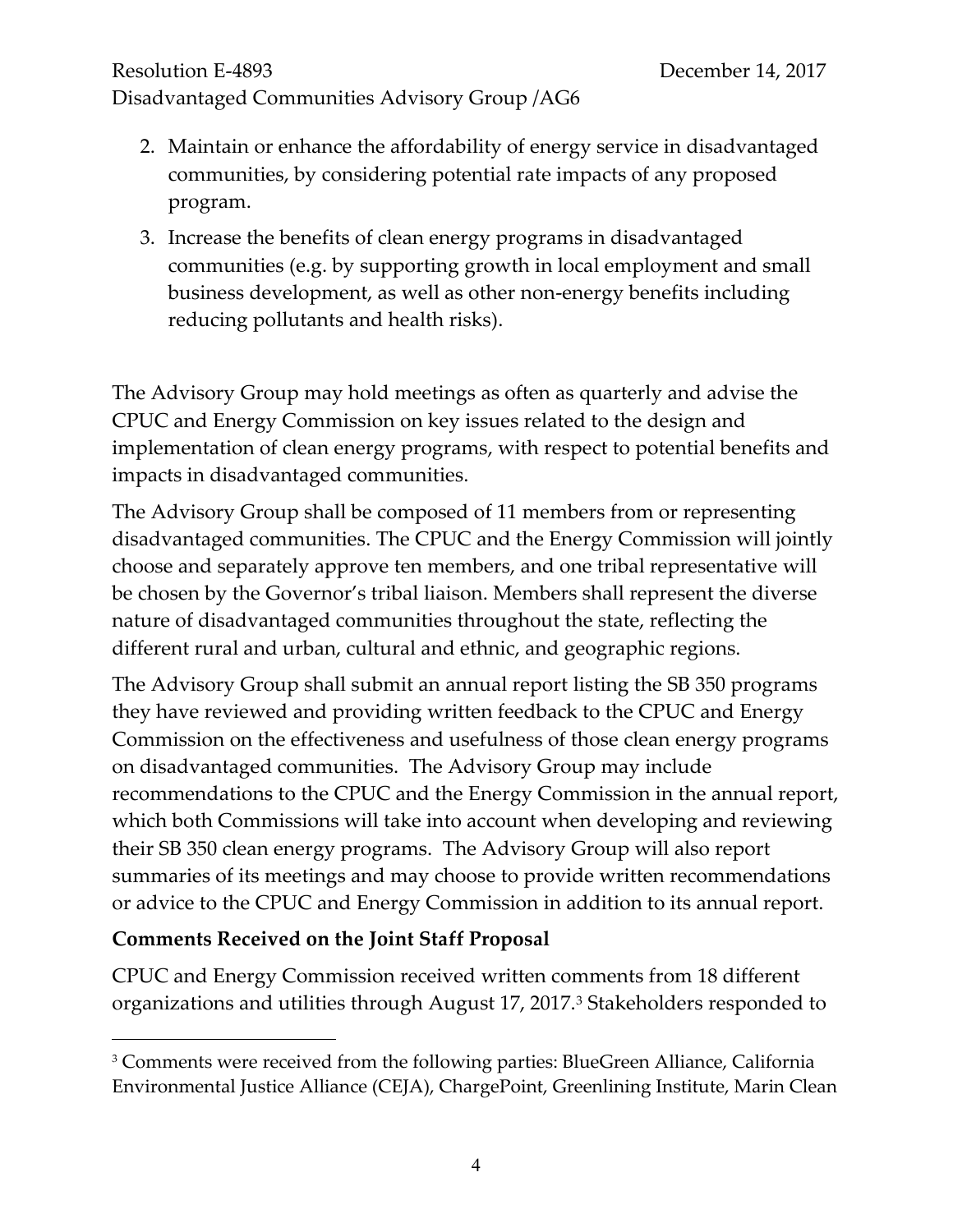the questions included in the joint staff proposal as well as proposed goals/guiding principles and responsibilities of the Advisory Group. Comments addressed many issues, including: topics covered by the Advisory Group, membership composition and requisite knowledge and expertise, and proposed responsibilities of the Advisory Group. Key issues raised in comments are discussed below.

#### Meeting Frequency and Support

 $\overline{a}$ 

TURN, MCE, and NRDC, and others commented on the administration of the Advisory Group and the interface with the commissions and assistance for commission staff. For example, CEJA advocated for having meetings at a greater frequency than once per quarter, providing input to proceedings on an ongoing basis. SCPPA, SCE, and PG&E were concerned regarding a timely and transparent record.

The Charter includes a section on the minimum requirements for meeting frequency, meeting minutes, and an annual report. MCE asked for clarification regarding whether the Advisory Group would be decision-making or advisory. SB 350<sup>4</sup> and the Charter specify that the Advisory Group "advises" the CPUC and the Energy Commission on clean energy programs and reducing pollutants in disadvantaged communities, as specified in PUC 400(g).

Energy (MCE), The Farm Worker Communities, Natural Resources Defense Council (NRDC), Pacific Gas and Electric (PG&E), Peninsula Clean Energy (PCE), Rising Sun Energy Center, Sacramento Metropolitan Utility District (SMUD), San Diego Gas and Electric (SDG&E), Southern California Edison (SCE), Southern California Gas (SoCalGas), Southern California Public Power Authority (SCPPA), The Utility Reform Network (TURN), Utility Consumers' Action Network (UCAN), M-S-R Public Power Agency (MSR).

<sup>4</sup> SB 350 provides, "The advisory group shall review and provide advice on programs proposed to achieve clean energy and pollution reduction and determine whether those proposed programs will be effective and useful in disadvantaged communities." PUC  $400(g)$ .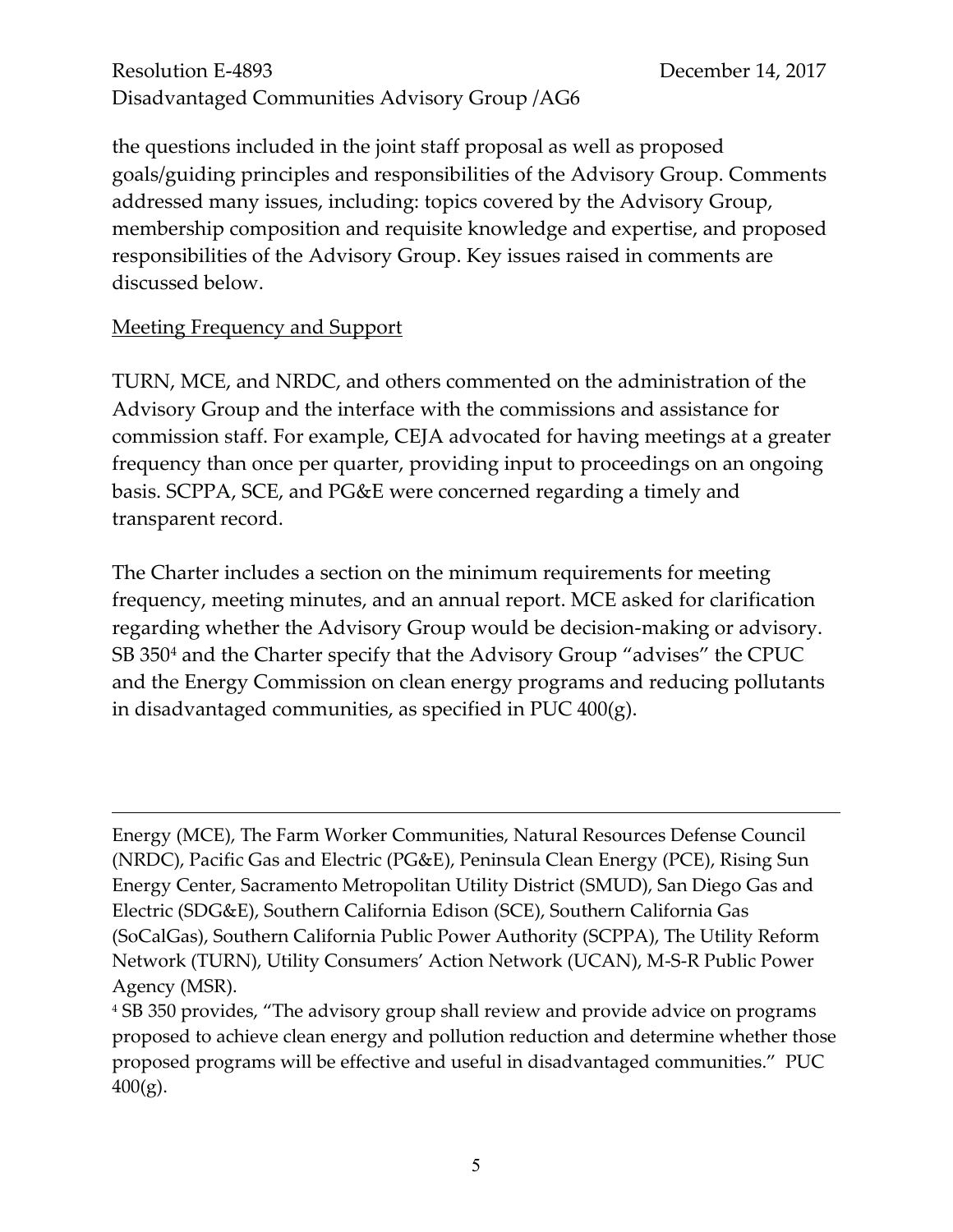TURN and CEJA requested that staff of the commissions assist with reporting obligations.

The Advisory Group may hold meetings as often as quarterly. The Charter does not restrict the Advisory Group from advising the commissions on a more frequent basis. All meetings must be publicly noticed in accordance with open meetings rules.

The Charter (section 3.2.1) provides that staff and legal liaisons be available to members as appropriate. Reports and other Advisory Group documents will be posted on CPUC and Energy Commission websites.

# Coordination With the Low Income Oversight Board (LIOB) and the Environmental Justice Advisory Committee (EJAC).

CEJA and TURN suggested that the Advisory Group hold regular meetings (at least once per year) with LIOB and/or EJAC. MSR and SCPPA suggested joint meetings when needs arise. PG&E and SoCalGas suggested that an Advisory Group seat be reserved for a member of the LIOB. SDG&E commented that updates from the LIOB and the EJAC should be provided at Advisory Group meetings.

While there may be some overlap in populations served by the different advisory bodies, and there could be valuable information to share, the Charter does not require or prohibit joint meetings between groups. Instead of reserving a seat for a member of a different advisory body, such as the LIOB, the Charter requires the Chair to appoint a member or two to serve as a liaison between the LIOB and the EJAC and coordinate on cross-cutting issues as needed.

#### Advisory Group Composition

Greenlining and SCPPA commented that members should reside in or represent disadvantaged communities. Greenlining specified that an organization wanting representation should be located in, as well as serve, a disadvantaged community. NRDC commented that the majority of members should live in a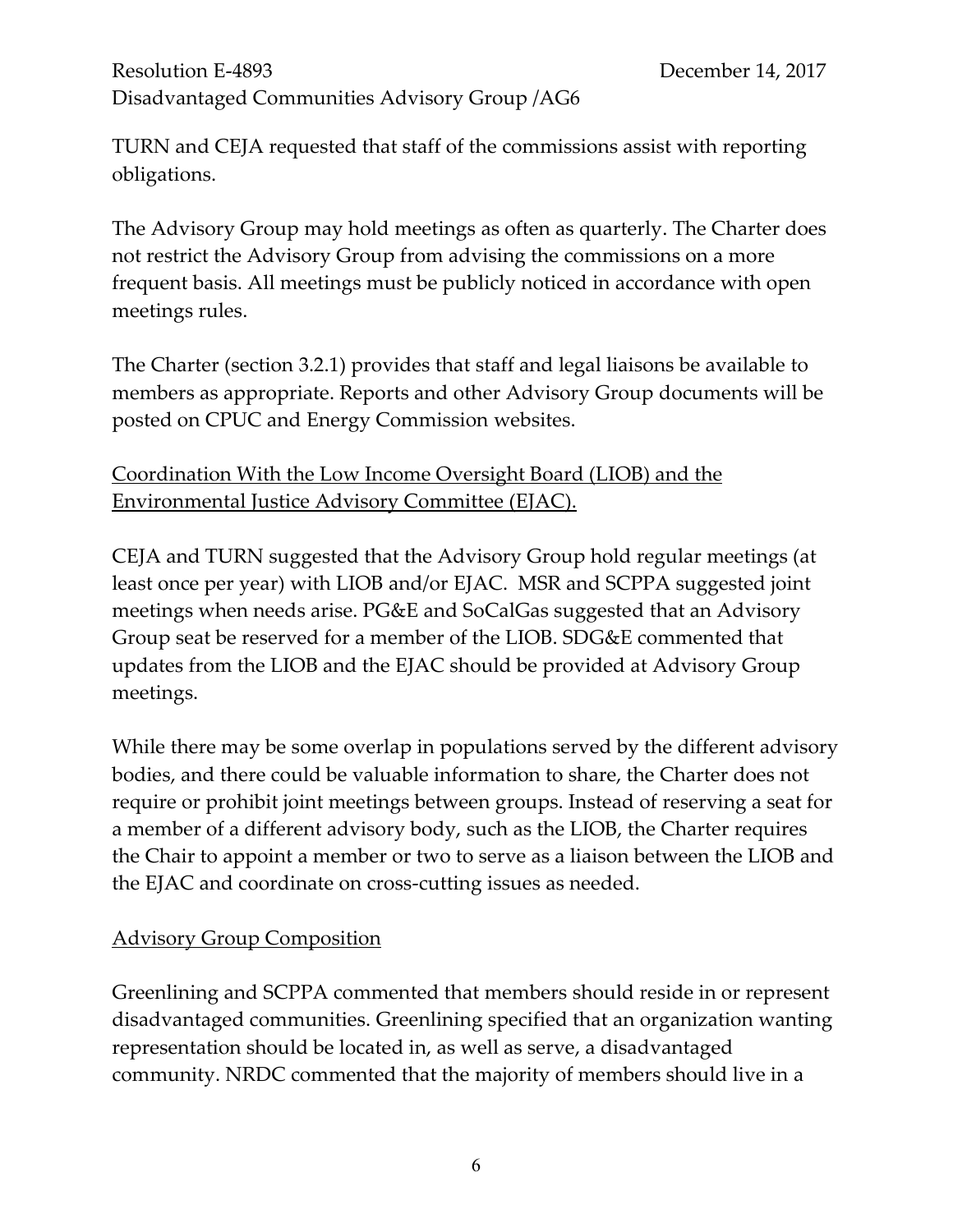disadvantaged community, others could be from representative Environmental Justice and equity organizations.

The Charter expressly states that the Advisory Group should represent the diversity of disadvantaged communities in California. However, it does not specify what proportion of membership should be residents or employees located in the census tracts identified as disadvantaged communities. Instead, the Charter states that members may reside in disadvantaged communities or represent organizations that serve disadvantaged communities.

#### Member Knowledge and Expertise

There was a range of opinions regarding the required level of experience and knowledge of Advisory Group members. SDG&E and others commented that members should be knowledgeable regarding state energy policy, the utility industry and/or state energy programs. SoCalGas stated it was important to be knowledgeable about goods movement and low-carbon fuels.

NRDC disagreed that general state policy knowledge should be required. NRDC opined that each member should be knowledgeable about the specific areas listed in the Joint Staff Proposal, including: clean energy technologies, such as distributed generation; energy efficiency; renewables; transportation electrification; electric or natural gas resource planning; local economics (including job and training potential) with respect to clean energy development; air quality and related health impacts; or greenhouse gas and/or air pollutant controls. More importantly, however, members should know their disadvantaged communities' perspectives on such topics.

CEJA, SMUD, TURN, and UCAN urged that members have knowledge of disadvantaged communities. CEJA commented that lack of technical expertise should not preclude membership on the Advisory Group. SCPPA noted that requiring expertise was reasonable, but that candidates should be considered on a case-by-case basis.

The expectation of the CPUC and the Energy Commission is that Advisory Group members will have a background that will allow them to meaningfully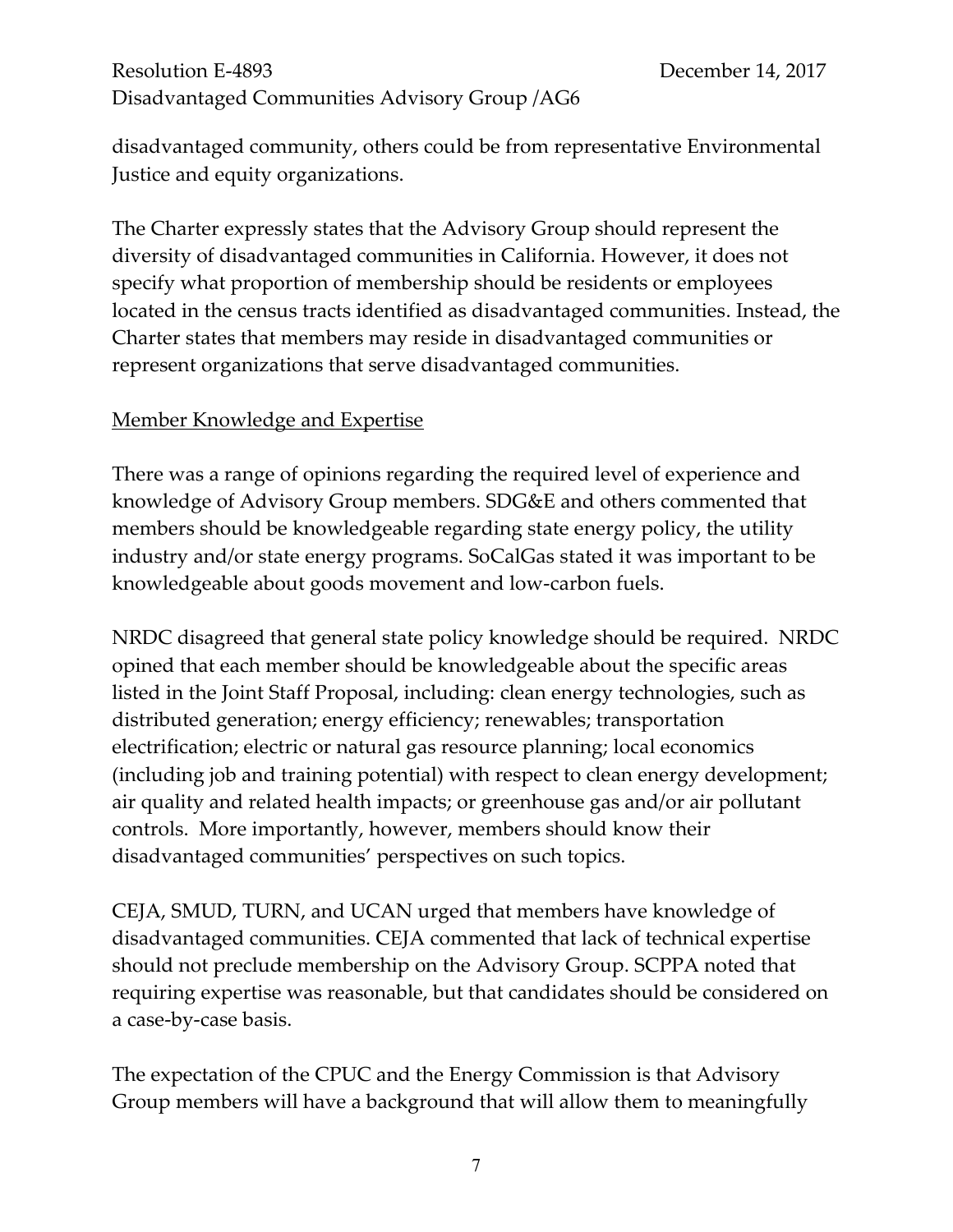engage on clean energy issues and provide actionable input. Members should also have an understanding of the health, economic, and environmental conditions that burden the disadvantaged communities they represent. Members will need to be capable of transmitting information to their respective communities and communicate the needs and impacts of clean energy programs on their communities to the CPUC and the Energy Commission.

Candidates will be considered based on the knowledge, interest, and experience they can offer.

#### Disadvantaged Communities Advisory Group Scope

 $\overline{a}$ 

Commenters also offered a range of ideas regarding issues that should be covered by the Advisory Group. For example, CEJA stated the Advisory Group should consider an ample range of state programs, including Distributed Energy Resources Planning, transportation electrification and procurement. CEJA, Blue-Green Alliance, Rising Sun and Greenlining emphasized that jobs and/or workforce training should be an area covered by the Advisory Group. Greenlining, in addition to listing, many of the programs listed by CEJA, wanted to include Integrated Resource Planning, the Electric Program Investment Charge (EPIC) research and development program, the Energy Savings Assistance Program, the San Joaquin Valley Proceeding<sup>5</sup>, and clean energy financing. PG&E commented that the Advisory Group should look at any program or policy area related to SB 350. SMUD stated that a strong focus should be reduction of greenhouse gases. SoCalGas was interested in the Advisory Group considering renewable gas and lower emission gas fuels. Pursuant to PU Code 400 (g), the Charter directs the Advisory Group to review proposed clean energy programs initiated in response to SB 350. This would include proposed programs, such as transportation electrification, energy efficiency, and distributed generation in disadvantaged communities.

<sup>&</sup>lt;sup>5</sup> Proceeding seeks to analyze options for affordable energy for communities identified in Public Utilities Code Section 783.5 (AB 2672 Perea)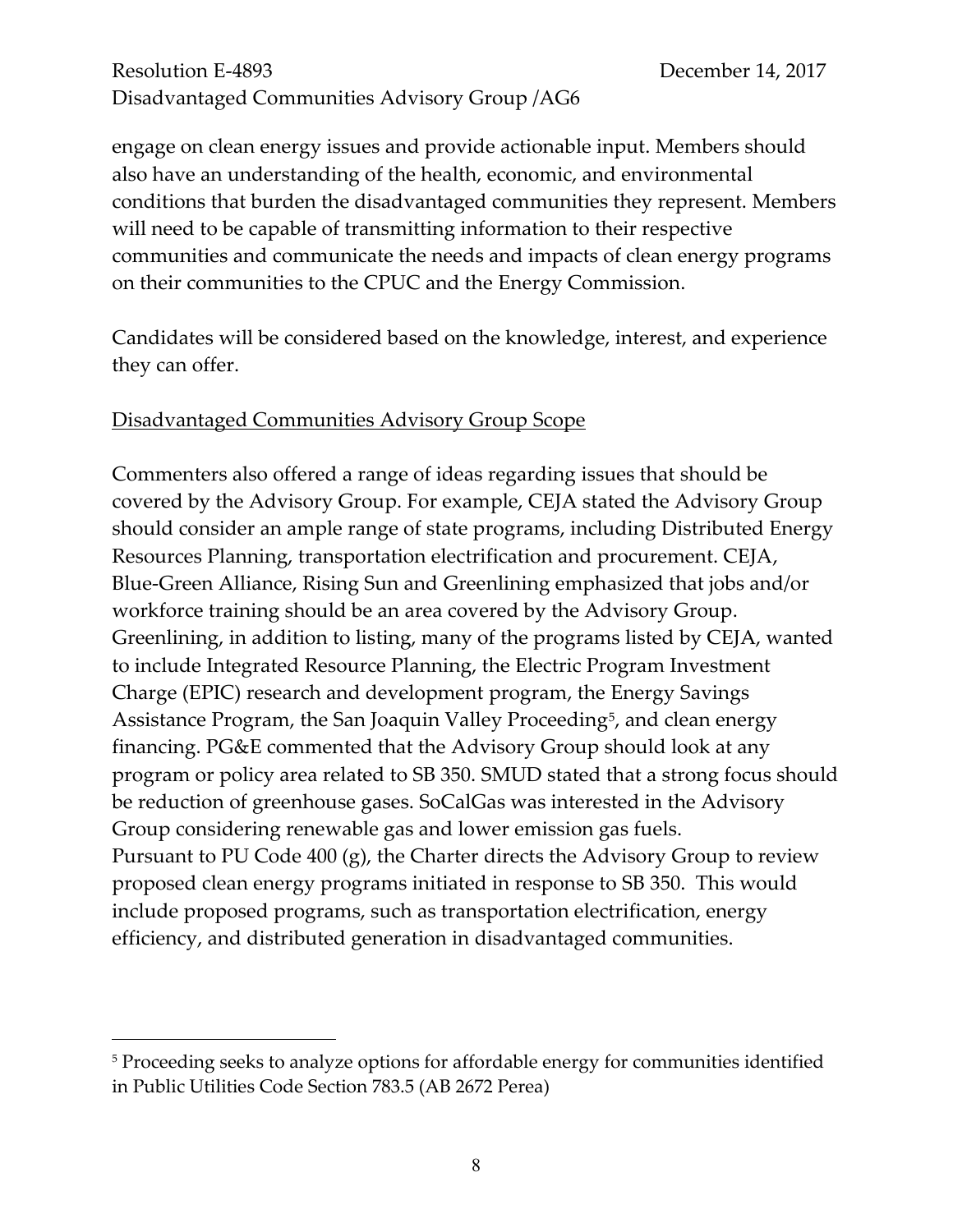#### Advisory Group Responsibilities

MCE asked for clarification regarding whether the Advisory Group would be advisory or make binding decisions. CEJA asserts that the Advisory Group is to make determinations and this responsibility is more than advisory. CEJA, Rising Sun, SDG&E, and others remarked on the manner by which advice is communicated to the commissions and transparency of the Advisory Group's efforts.

As noted above, the Advisory Group is, by statute and the attached Charter, an advisory body and not a decision maker. The Advisory Group will discuss clean energy program impacts on disadvantaged communities at public meetings and provide recommendations and other advice to the CPUC and the Energy Commission on programs covered by SB 350. The CPUC and Energy Commission will consider advice and recommendations of the Disadvantaged Communities Advisory Group in their development and implementation of SB 350 clean energy programs.

#### **COMMENTS**

Consistent with practice set forth in Public Utilities Code section 311(g)(1), this resolution must be provided to all interested stakeholders and subject to at least 30 days public review and comment prior to a vote of the commission. Section  $311(g)(2)$  provides that this 30-day period may be reduced or waived upon the stipulation of all interested stakeholders.

The 30-day comment period for the draft of this resolution was neither waived nor reduced. Accordingly, this draft Resolution was mailed November 1, 2017 for public comment by December 4, 2017.The CPUC received two responses to the draft Resolution. One was submitted on behalf of the Interstate Renewable Energy Council, Inc. (IREC), and the other was from Pacific Gas and Electric Company (PG&E). The Energy Commission did not receive comments. IREC generally supports the draft Charter, and emphasizes the importance of Advisory Group diversity (as described in the Charter) as well as selecting community leaders who will facilitate the flow of information to and from their represented communities on a regular basis.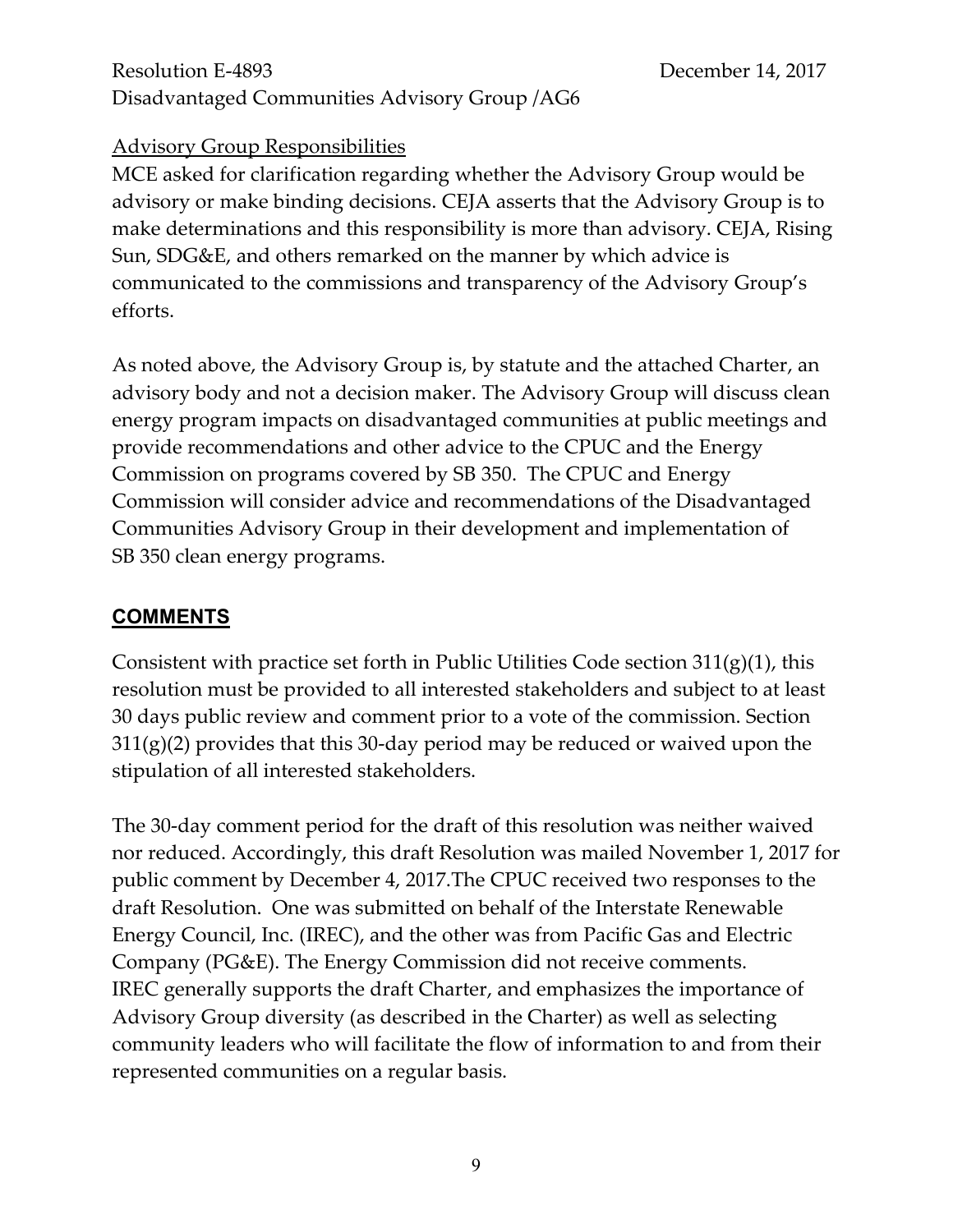PG&E recommends the CPUC's Energy Division provide training to Advisory Group members "so that they understand utility opportunities, obligations, and constraints in Senate Bill (SB) 350 programs." The CPUC and Energy Commission agree the Advisory Group should receive training to prepare members for their responsibilities. Training and supporting advisory bodies is standard practice for the CPUC, and will be provided to members of the Disadvantaged Communities Advisory Group.

PG&E also states that the "Guiding Principles" of Charter Section 2.1 should be prioritized with clean energy access and affordability listed as the first and second priorities. The CPUC and the Energy Commission agree with the recommended prioritization of the Guiding Principles, and the Resolution and Charter have been changed accordingly.

#### **FINDINGS**

- 1. California Public Utilities (P.U.) Code section 400(g) requires the CPUC to establish an Advisory Group consisting of representatives from disadvantaged communities, to review and provide advice on proposed clean energy and pollution reduction programs and determine whether those proposed programs will be effective and useful in disadvantaged communities.
- 2. On August 1, 2017, the CPUC and the Energy Commission released a joint staff proposal to attract interest and solicit feedback on a proposed structure for a Disadvantaged Communities Advisory Group. Comments to the staff proposal were received through August 17, 2017.
- 3. The Disadvantaged Communities Advisory Group shall provide advice and recommendations on proposed programs established in compliance with SB 350.
- 4. The CPUC and Energy Commission will consider advice and recommendations of the Disadvantaged Communities Advisory Group in their development and implementation of SB 350 clean energy programs.
- **5.** The Disadvantaged Communities Advisory Group Charter, found in Appendix A of this resolution, should be adopted.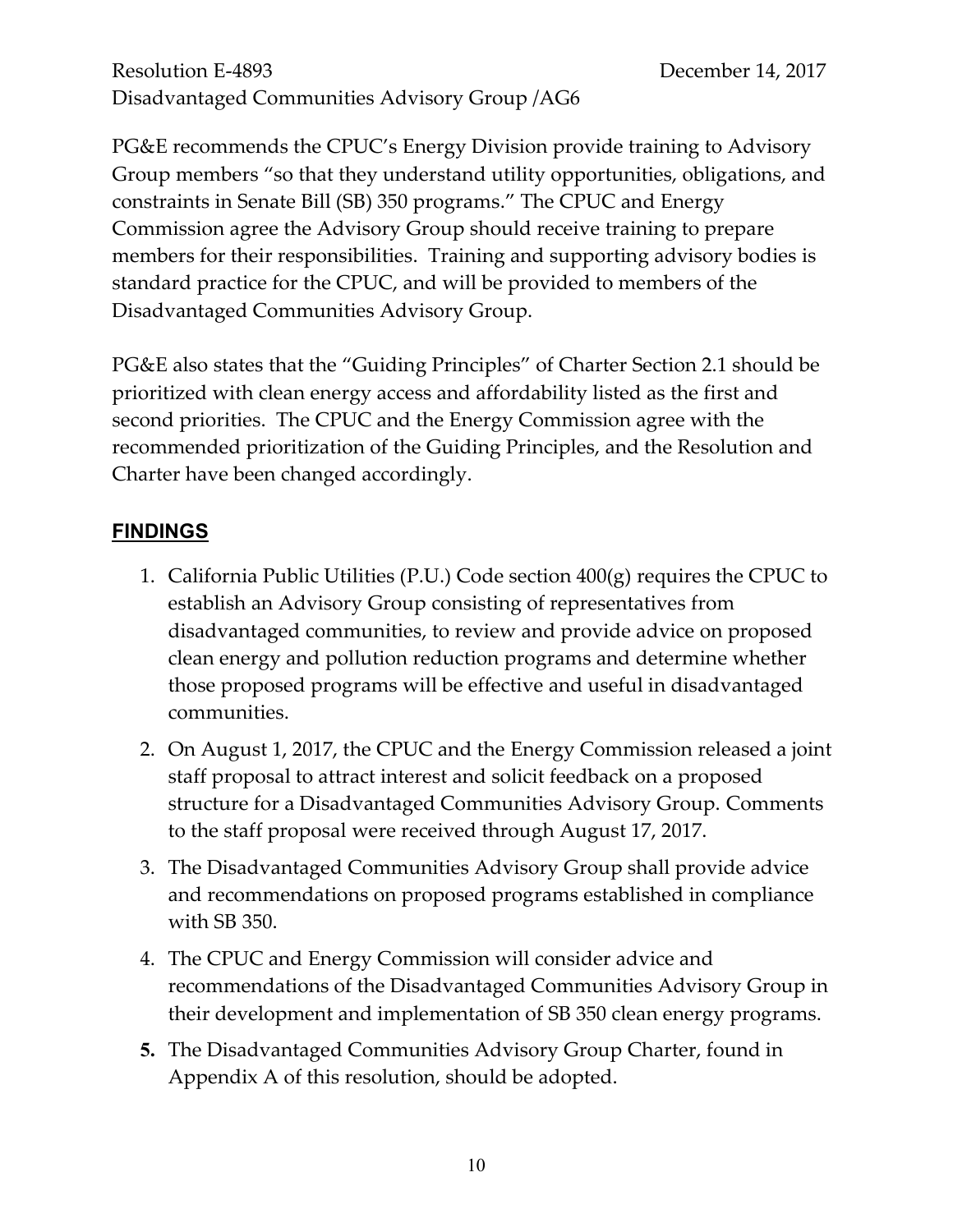### **THEREFORE, IT IS ORDERED THAT:**

- 1. The Disadvantaged Communities Advisory Group, whose purpose is to advise the California Public Utilities Commission and the California Energy Commission on proposed clean energy and pollution reduction programs initiated in response to the Clean Energy and Pollution Reduction Act of 2015, and make determinations on whether those programs will be effective and useful in disadvantaged communities is established.
- 2. The Disadvantaged Communities Advisory Group structure and framework, described herein and in the Charter attached as Appendix A of this resolution, is adopted.

This Resolution is effective today.

I certify that the foregoing resolution was duly introduced, passed and adopted at a conference of the Public Utilities Commission of the State of California held on December 14, 2017; the following Commissioners voting favorably thereon:

> /s/*TIMOTHY J. SULLIVAN* TIMOTHY J. SULLIVAN Executive Director

MICHAEL PICKER President CARLA J. PETERMAN LIANE M. RANDOLPH MARTHA GUZMAN ACEVES CLIFFORD RECHTSCHAFFEN Commissioners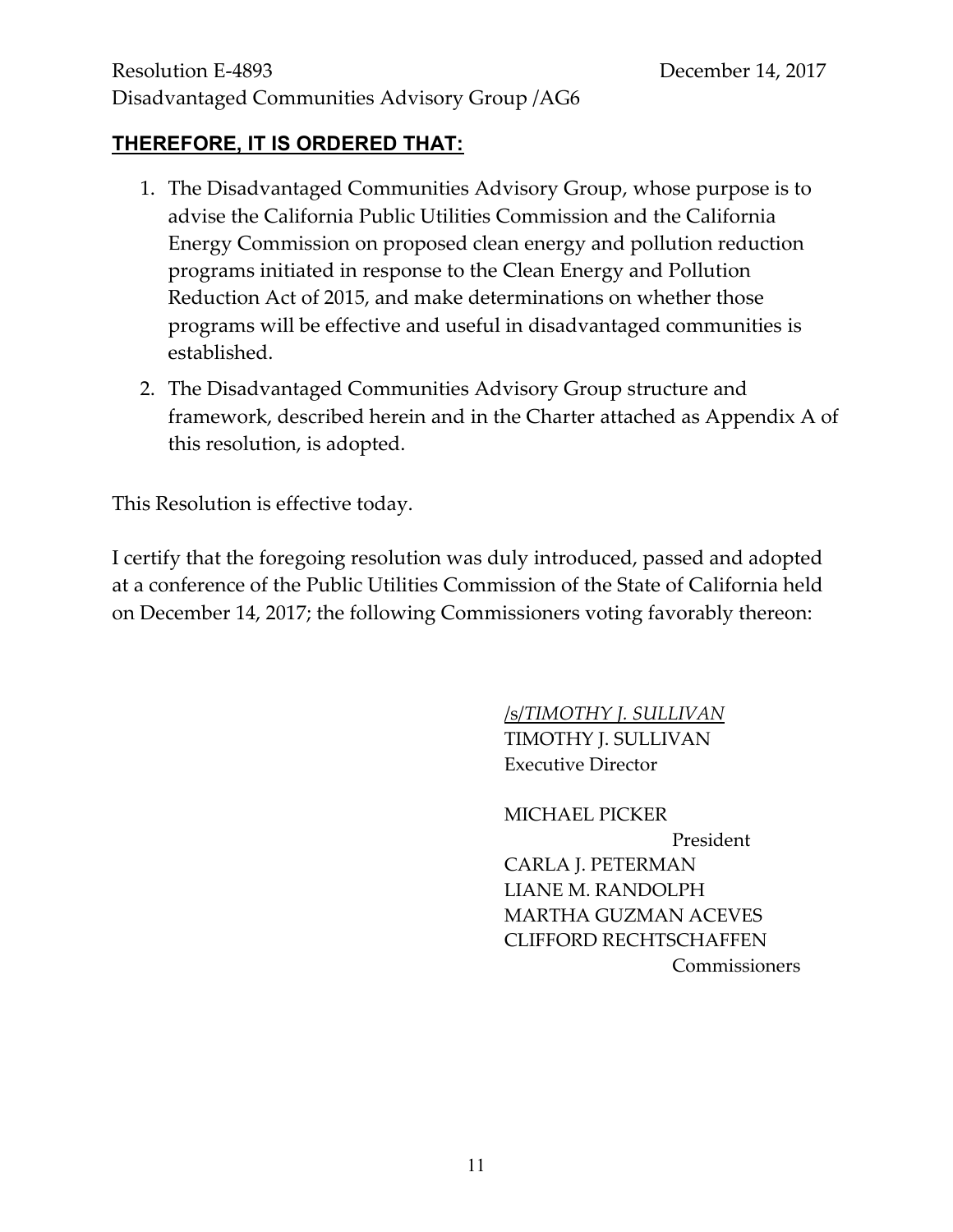# APPENDIX A

# **(Resolution E-4893)**

# **CHARTER of the DISADVANTAGED COMMUNITIES ADVISORY GROUP**

# **1. ARTICLE ONE: NAME**

#### **1.1 Name**

The name of this advisory group shall be the Disadvantaged Communities Advisory Group (Advisory Group).

# **2. ARTICLE TWO: PURPOSE**

#### **2.1 Purpose**

The purpose of the Advisory Group pursuant to Pub. Util. Code  $\S$  400(g), is to advise the California Public Utilities Commission (CPUC) and the California Energy Commission (Energy Commission) regarding the development, implementation, and impacts of proposed programs related to the Clean Energy and Pollution Reduction Act of 2015 (also known as Senate Bill 350) in disadvantaged communities. 1 In consideration of future programs, the Advisory Group may at times, also need to consider existing programs.

The Guiding Principles of the Advisory Group are the following:

1. Increase *access* to clean energy technologies for disadvantaged communities.

 $\overline{a}$ 

<sup>&</sup>lt;sup>1</sup> "Disadvantaged Communities" in SB 350 are defined by Health and Safety Code 39711 as the most burdened census tracts in California. Burden scoring is determined by 20 pollution/health and socio-economic factors.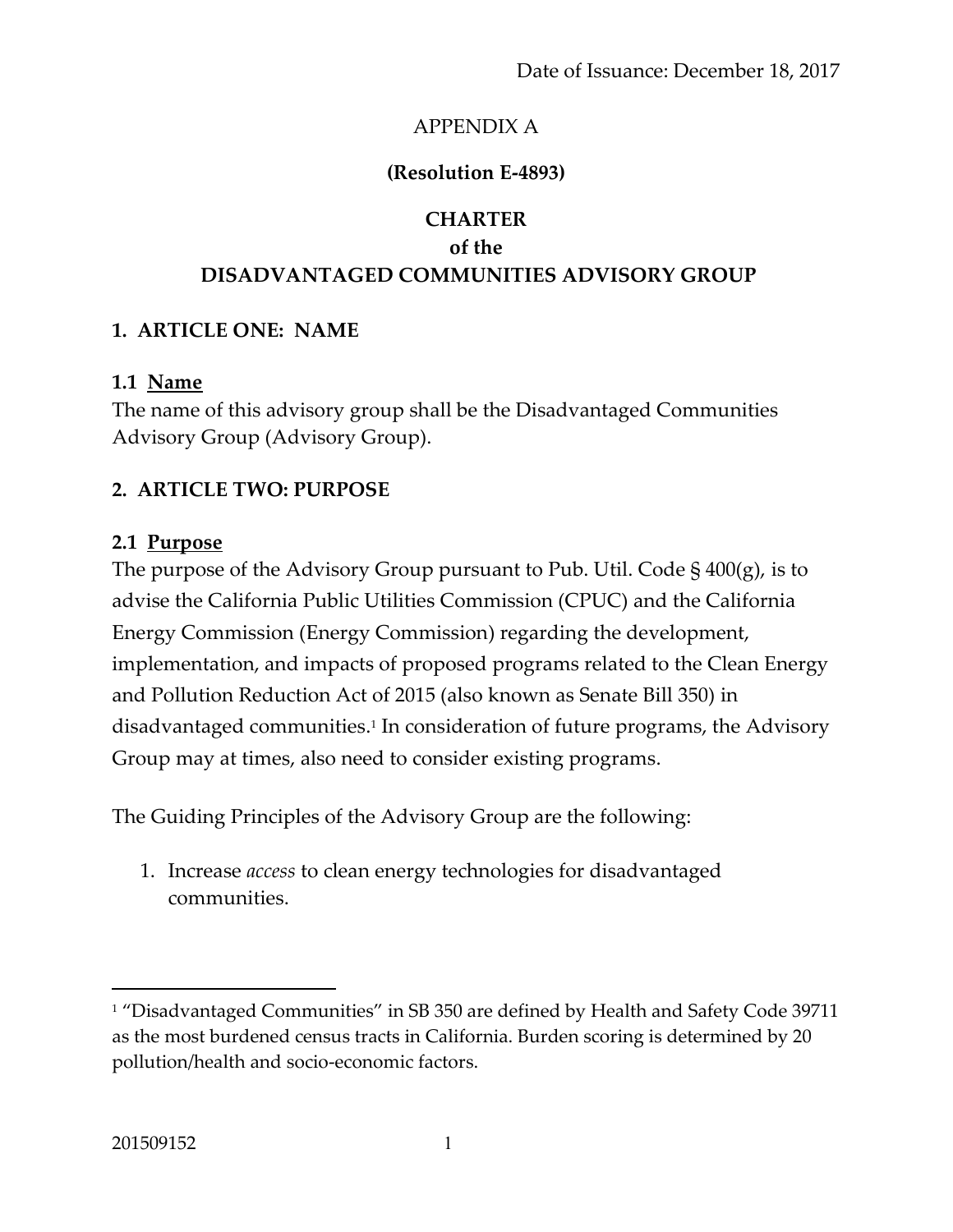# Resolution E-4893 December 14, 2017

# Disadvantaged Communities Advisory Group /AG6

- 2. Maintain or enhance the *affordabilit*y of energy service in disadvantaged communities, by considering potential rate impacts of any proposed program.
- 3. Increase the *benefits* of clean energy programs in disadvantaged communities (e.g. by supporting growth in local employment and small business development, as well as other non-energy benefits including reducing pollutants and health risks).

In consideration of these principles, the Advisory Group shall review and advise the Commissions so that programs designed to benefit disadvantaged communities effectively reach low-income households, small businesses, and hard-to-reach customers (including rural and tribal communities) within disadvantaged communities.

The Advisory Group will advise the CPUC and the Energy Commission on clean energy programs, including programs related to renewable energy, energy efficiency and transportation electrification.

# **3. ARTICLE THREE: MEMBERSHIP**

**3.1 Members.** The Advisory Group shall be composed of 11 members from or representing disadvantaged communities. The CPUC and Energy Commission will jointly choose and separately approve the selection of ten members. The Governor's tribal liaison will choose one tribal representative. Members should represent the diverse nature of disadvantaged communities of the state and reflect the rural and urban, cultural and ethnic, and geographic regions of the state.

**3.2 Non-voting Liaisons.** The non-voting liaisons will be as follows:

**3.2.1 Agency Staff Liaisons.** The CPUC and the Energy Commission will each assign a liaison from their respective agencies. These liaisons will inform the Advisory Group of relevant activities at their respective commissions, and may assist the Advisory Group in preparation of the Annual Report and activities. In addition, both the CPUC's Legal Division and the Energy Commission's Chief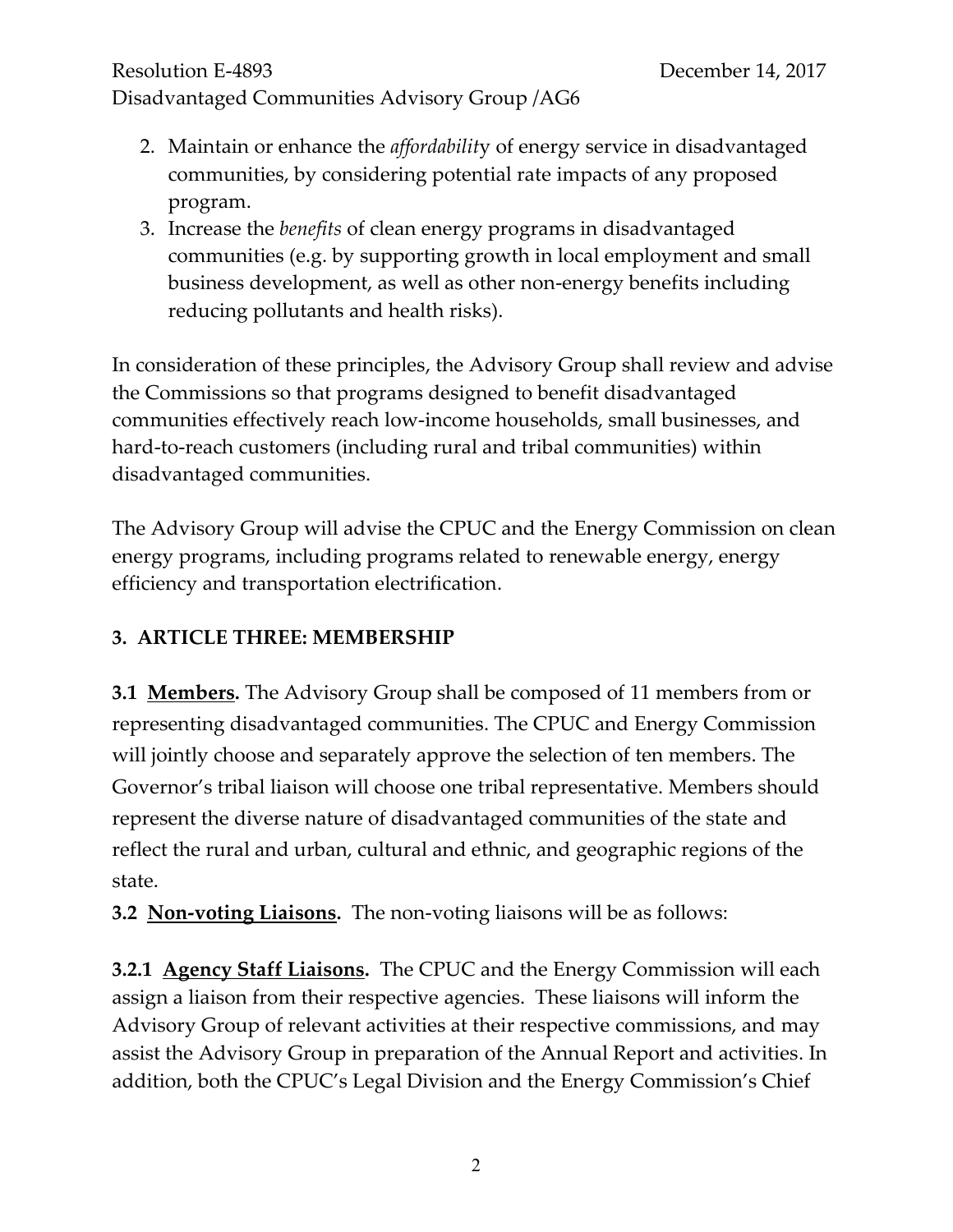Counsel's Office will assign an attorney to serve as a legal liaison from each agency to the Advisory Group.

**3.3 Selection of Members.** Individuals interested in participating in the Advisory Group shall submit a completed application and may provide letters of support from the organizations or constituencies they wish to represent. Names and affiliations of applicants will be posted on websites of the commissions. The CPUC and Energy Commission will jointly choose and separately approve the selection of ten members. The Governor's Tribal Liaison will appoint the tribal representative.

**3.4 Qualifications of Members.** Members must have interest or expertise sufficient to effectively discuss environmental, health, and economic issues that arise in connection with advising the CPUC and the Energy Commission about clean energy programs. Members should also be able to demonstrate a leadership role within the community they represent and must hold regular meetings (apart from the Advisory Group meetings) to keep constituents apprised of Advisory Group developments and solicit input to bring to Advisory Group discussions. In addition, consistent with the Disclosure and Conflict of Interest Policy, members shall be responsible for disclosing economic interests prior to joining the Advisory Group (see Section 4.2).

**3.5 Term of Appointment.** Each Advisory Group member will serve a term of two years. If any member is unable to serve the full two years of his or her term, a replacement will be selected to fill the vacancy and complete the term in the process noted in Section 3.3. A member may be reappointed, but no member shall serve for more than two consecutive full terms. A partial term of one year or shorter shall not be counted as a full term. After serving two consecutive full terms, a member is ineligible to serve another term until that individual has been off the committee for two years.

**3.6 <u>Removal</u>.** Two-thirds of the Advisory Group members present and voting may vote to recommend removal of a member upon demonstration of reasonable cause, provided, however, that reasonable cause shall not include any policy

3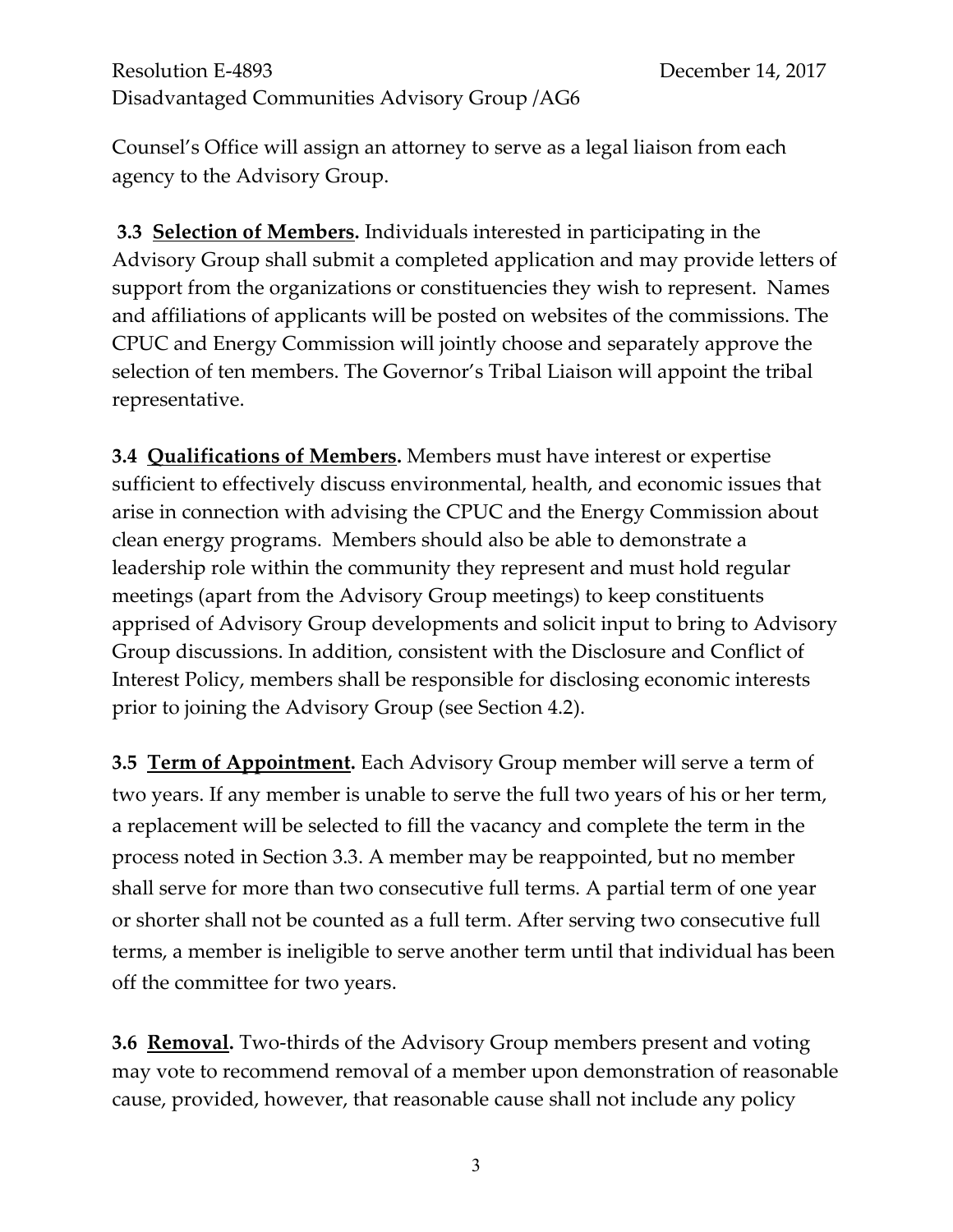position taken by the member in his or her capacity as a member of the Advisory Group.

**3.7 Resignation.** Any member who wants to resign should give 30 days' written notice to the Advisory Group Chair. The member's appointment shall terminate upon the expiration of the thirty 30-day notification period.

**3.8 Vacancies.** An individual may nominate him or herself to fill a vacancy. After the initial seating of the full 11-member Advisory Group, subsequent members will be jointly chosen and then appointed by either commission. The Governor's Tribal Liaison will appoint a new tribal representative, as needed. Expired term vacancies will be filled with full-term appointments; un-expired term vacancies will be filled for the remainder of the term, except as provided in Section 3.5.

**3.9 Indemnification.** Members of the Advisory Group are uncompensated servants of the state of California within the meaning of Gov. Code § 810.2. Accordingly, the state will indemnify Advisory Group members as it indemnifies its compensated employees and will provide them with representation for their acts done within the course and scope of the services they perform for the Advisory Group, pursuant to Gov. Code §§ 815-825.6 and 995-996.6. The Advisory Group budget may include the purchase of Errors and Omissions (E&O) and Directors and Officers (D&O) or similar insurance to indemnify Advisory Group members for acts done within the scope of services performed for the Advisory Group, to the extent that such activities are held not to be indemnified by the state under Gov. Code §§ 810.2, 825-825.6 or 995-996.6.

**3.10 Expenses and Per Diem.** Members of the Advisory Group who are not employees of the commissions or who are not otherwise reimbursed by a governmental agency of the state of California or of any local government within the state of California shall be entitled to reimbursement from the Advisory Group Fund for reasonable expenses and per diem incurred in connection with their service on the Advisory Group or subcommittees of the Advisory Group authorized by the commissions, in accordance with Pub. Util. Code  $\S$  400(g), subject to budget availability and approval. Members shall receive a full day per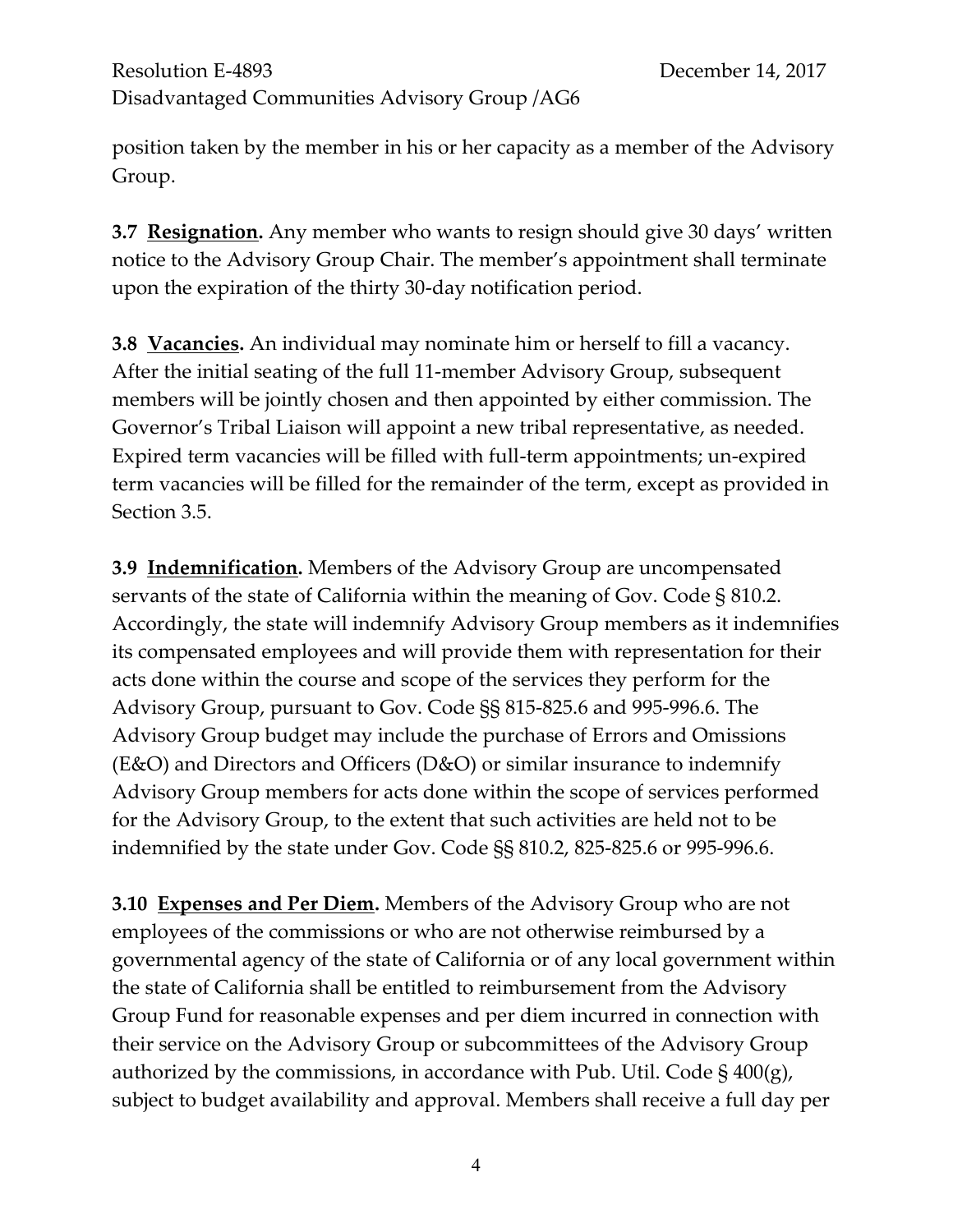diem rate or partial day per diem rate if the meeting lasts for less than two hours, subject to budget availability and approval. Per diem and expenses are authorized for quarterly meetings for Advisory Group members that attend. Reasonable expenses shall include transportation, lodging, meals and incidental expenses incurred in connection with service on the Advisory Group, in conformance with state rules and regulations for state management employees, as outlined in Standard Form 262 or its successor.

Advisory Group members shall receive no per diem for preparation work. Eligible members must seek reimbursement of expenses and per diem through the state's Travel Expense Claim (TEC) process. Each member seeking reimbursement must submit a completed TEC to the designated administrative unit for review. Such claims are subject to review or audit by one or both commissions.

Advisory Group members shall not be eligible to receive intervenor compensation under Pub. Util. Code §§ 1801 et seq. for their work related to the Advisory Group.

#### **4. ARTICLE FOUR: DUTIES AND RESPONSIBILITIES**

**4.1 Duties.** The Advisory Group shall have the following duties and responsibilities. While performing these duties and responsibilities, the Advisory Group shall act in an advisory capacity to the CPUC and the Energy Commission. The commissions will have all policy and program decisionmaking authority. The Advisory Group will undertake the following actions and report to the commissions:

- a) Identify priority clean energy programs or related subject areas which impact disadvantaged communities.
- b) Meet in a public setting, no less frequently than once per quarter.
- c) Advise the commissions on key issues related to the design and implementation of Clean Energy programs, with respect to potential benefits and impacts in disadvantaged communities.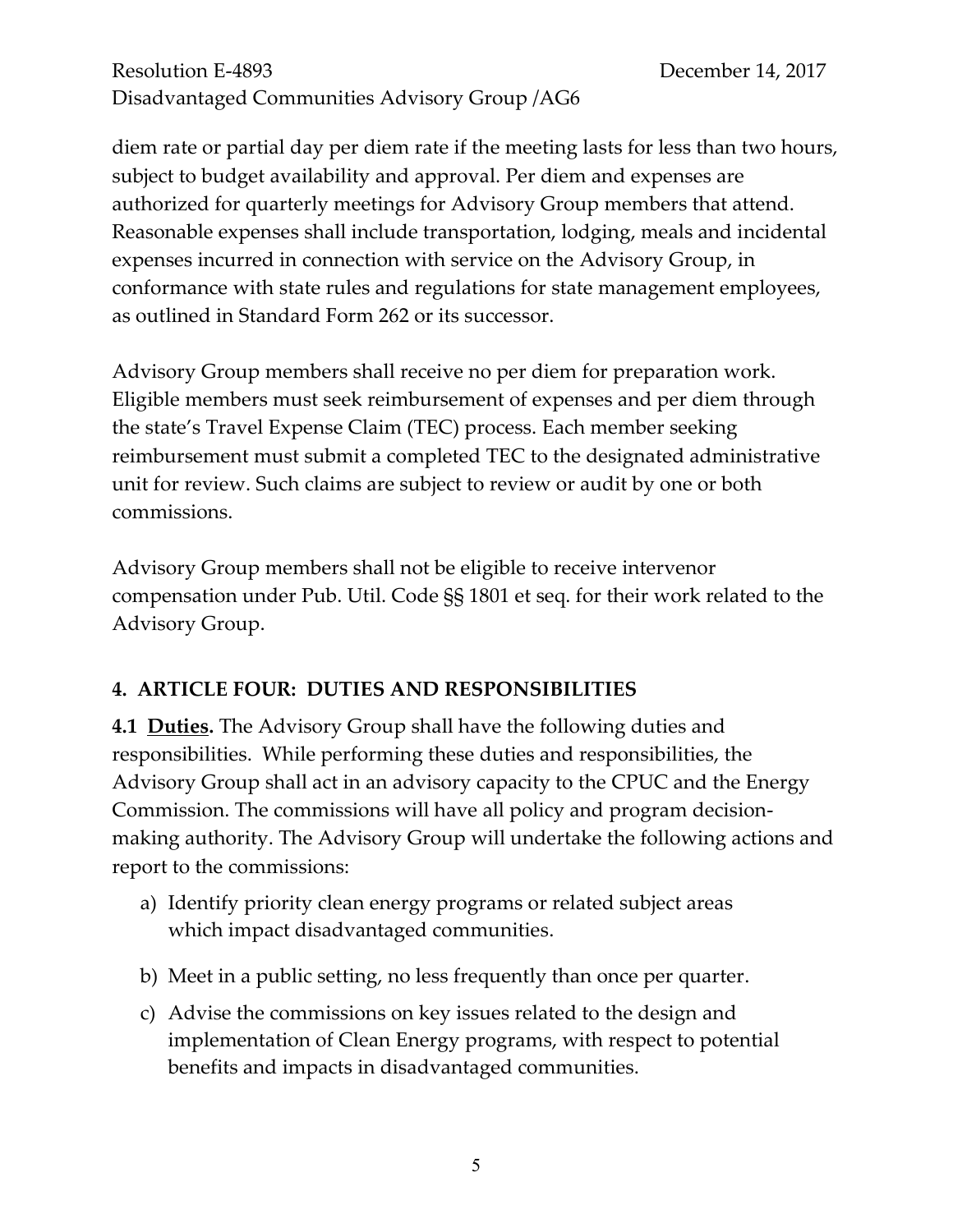- d) Provide advice regarding the design of evaluations to measure program effectiveness with respect to goals for disadvantaged communities.
- e) Allow participation by new members after the commissions approve them and determine that they have no conflicts of interest.
- f) File an annual report with the commissions.
- g) Provide advice to the commissions on a more frequent basis, if determined appropriate by the Advisory Group.
- h) The Chair shall designate one or two members of the Advisory Group to obtain an update from the Environmental Justice Advisory Committee (advisory to the Air Resources Board) and another from the Low Income Oversight Board (advisory to the CPUC), for delivery at each meeting.
- i) The Advisory Group will specify those members or other designees authorized to represent the views of the Advisory Group in public on a case-by-case basis. Members must clearly designate whether they represent the views of the Advisory Group, the views of their community, or their own individual views. The Advisory Group members who appear publicly must state that they do not represent the views of the commissions unless requested to do so by the commissions.

**4.2 Conflict of Interest Policy**. Although committee members are not considered to be public officials under the Political Reform Act, to identify potential conflicts of interest and any appearance of impropriety committee members shall complete a Statement of Economic Interests (Form 700) prior to taking a seat on the Advisory Group, annually, and upon the conclusion of the member's term. Each member shall disclose on his or her Form 700 each economic interest, as defined, in any entity seeking to provide any product or service related to the Advisory Group's function, or that has plans to come before the Advisory Group or either the CPUC or the Energy Commission to seek funds from the monies under the control of either Commission, or in a parent or subsidiary of such an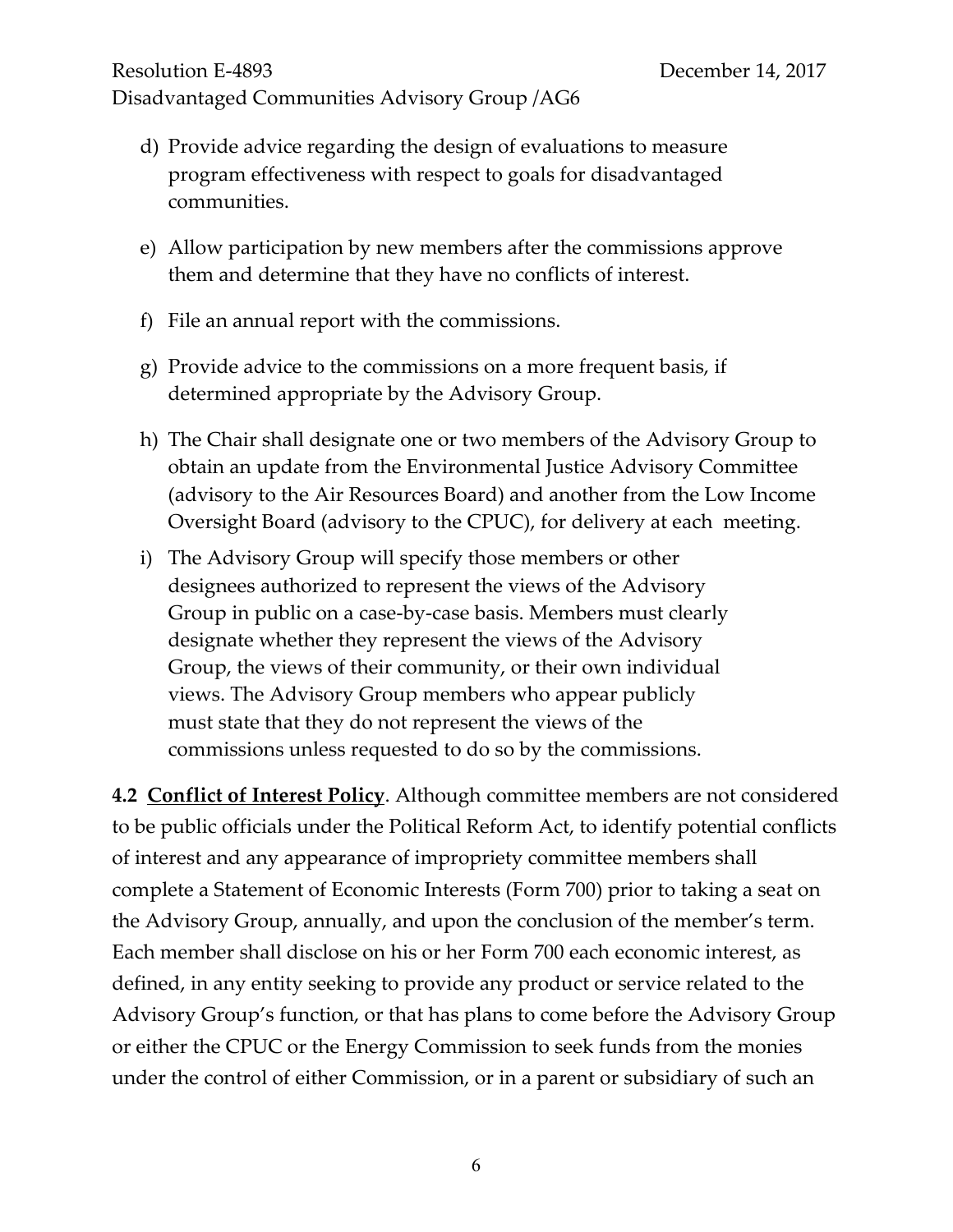entity. Each Advisory Group member will maintain his or her own Form 700, and the CPUC and the Energy Commission will also maintain a copy of the Form 700s for all members. The Form 700 for any member will be provided to any person upon request within a reasonable period.

In addition, Advisory Group members may from time to time encounter a situation that presents a potential conflict of interest for the Advisory Group member. In such situations, the Advisory Group or any member should consult with a legal liaison to the Advisory Group to obtain advice on how to proceed.

# **5. ARTICLE FIVE: MEETINGS AND RECORDS**

**5.1 General.** The Advisory Group shall act only in the course of a duly noticed meeting. With CPUC and Energy Commission concurrence, the Advisory Group shall hold such meetings as it shall decide are necessary or appropriate in order to carry out its functions, but in no event less frequently than once per quarter. The place, time, and location of each meeting shall be scheduled at the preceding meeting. Notification of the date, place, and time of each meeting shall be given to each member and shall be published as required by the Bagley-Keene Open Meeting Act (Gov. Code §§ 11120 et seq.) and in the Commissions' Daily Calendars (or equivalent) at least ten (10) calendar days in advance of the meeting. The notice shall include the name, address, and telephone number of a person who can provide additional information prior to the meeting, as well as a brief general description of the business to be transacted and shall highlight important pending actions, including those to be sent to the Commissions. The agenda, once published, shall not be revised ten (10) days prior to the meeting. The Advisory Group may take action on an item of business not appearing on the published agenda, as long as the action is taken in accordance with Gov. Code § 11125.3.

**5.2 Open Meetings.** All meetings shall be open to the public and shall be held in accordance with the provisions of the Bagley-Keene Open Meetings Act. A copy of the Act shall be given to all existing and new members of the Advisory Group.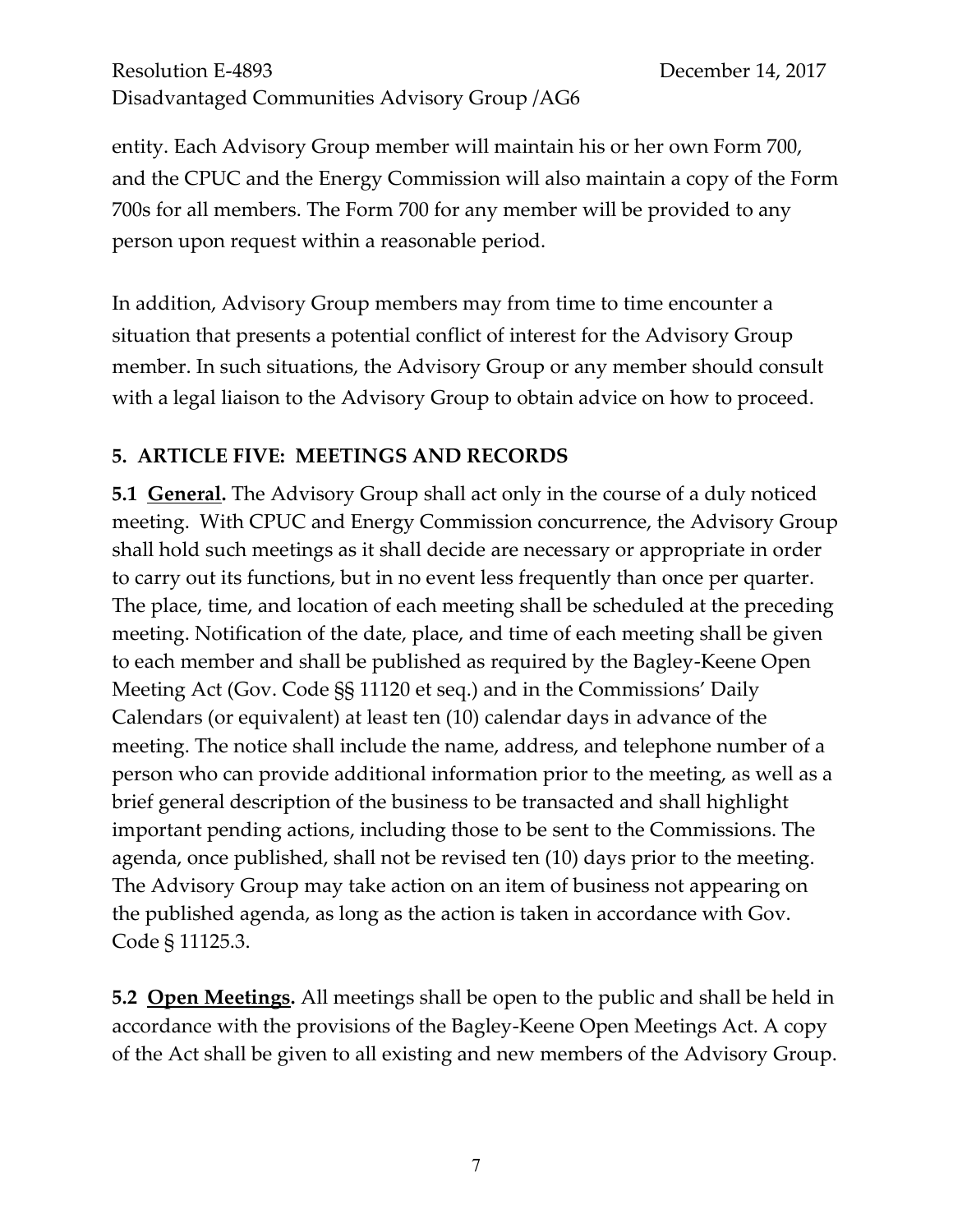All meetings shall be conducted pursuant to Robert's Rules of Order, 10<sup>th</sup> Edition (Year 2000) and in accordance with Government Code Sections 1120.

**5.3 Quorum.** A majority of the members of the Advisory Group shall constitute a quorum for the transaction of business (six of eleven). No action shall be taken at any meeting unless a quorum is present. Each voting member shall have one vote, and the Advisory Group may take action by vote of a majority of the members present and voting at a meeting at which a quorum is present. A majority of the members present at a meeting, whether or not a quorum is present, may adjourn the meeting to another time and place. Any adjourned meeting shall be subject to the same notice requirements as a regular meeting.

**5.4 Proxies.** Members may not be represented by proxy at any meeting of the Advisory Group.

**5.5 Public Participation**. The Advisory Group shall provide an opportunity for members of the public to address the Advisory Group directly on each agenda item before or during Advisory Group's discussion or consideration of the item.

**5.6 Records**. Written minutes shall be taken for each meeting. Written minutes will: (a) identify the date, time, and place of the meeting; (b) identify the Advisory Group members and non-voting liaisons in attendance, and (c) contain a summary. Draft minutes will be provided to members prior to the next regular meeting in order to allow sufficient time for the members to review them for adoption at that meeting. Copies of the minutes will be provided upon request.

**5.7** Advisory Group records are public documents under the California Public Records Act, SS 6250 et seq. of the California Government Code, subject to any exceptions set forth therein.

#### **6. ARTICLE SIX: OFFICERS**

**6.1** The Chair and Vice-Chair of the Advisory Group Chair shall be members of the Advisory Group. The Advisory Group members shall elect the Advisory Group officers to serve a term of one year, and they may be re-elected to one or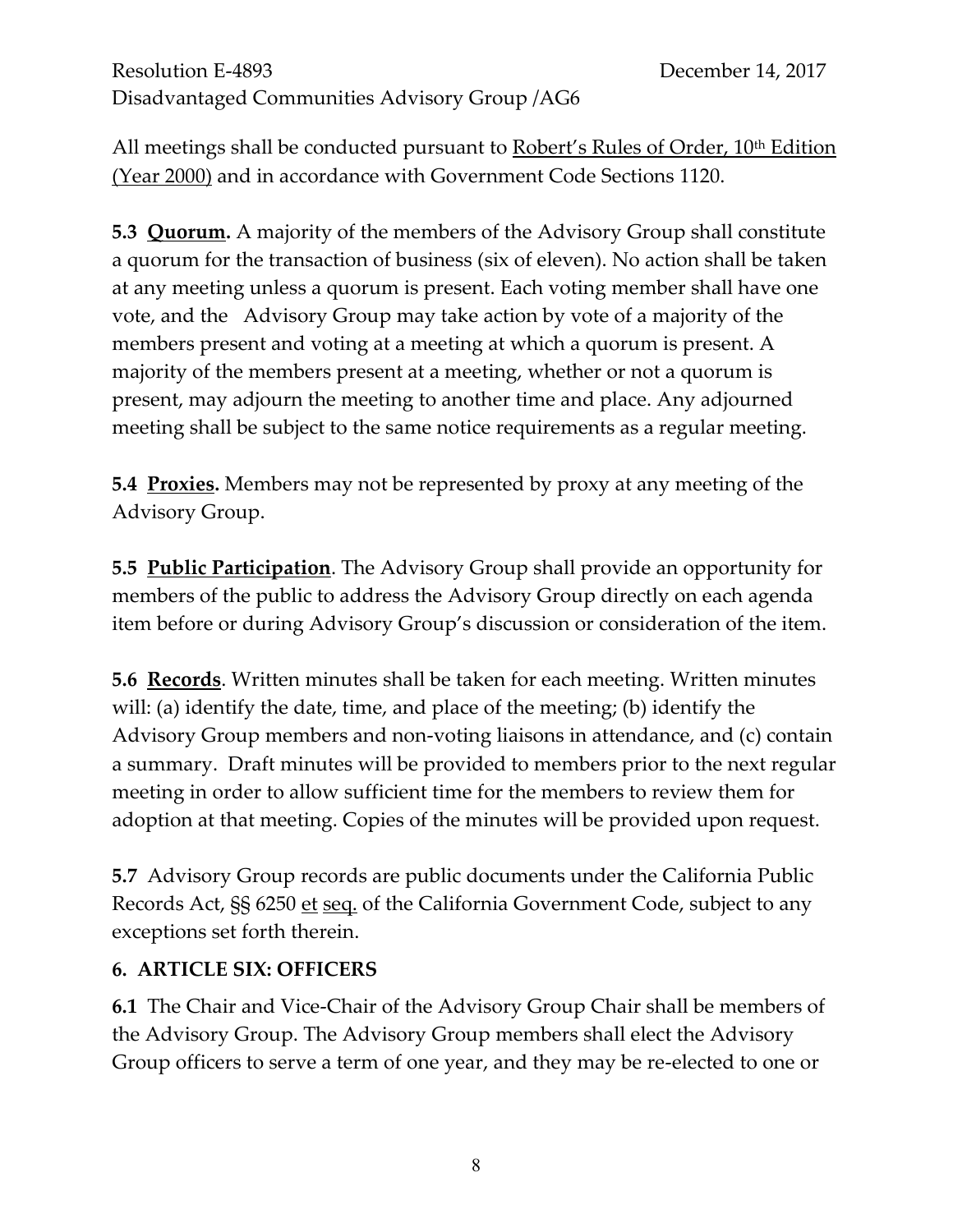more successive terms. An officer shall continue to hold office until a successor has been elected and assumes office.

**6.2 Duties.** The Chair shall be responsible for the general supervision and direction of the affairs of the Advisory Group. The Chair shall preside at all meetings of the Advisory Group. In the absence of the Chair, the Vice-Chair shall perform the duties of that office. If the Chair and Vice-Chair are unavailable for a meeting where a quorum nevertheless exists, the Advisory Group may appoint a Chair Pro-Tem for that meeting. The officers shall perform such other duties as the Advisory Group may from time to time prescribe.

# **7. ARTICLE SEVEN: EFFECTIVE DATE AND EXPIRATION DATE**

**7.1 Effective Date and Expiration Date.** This Charter shall become effective on the date it is approved by both Commissions (or the date of the second commission approval).

# **8. ARTICLE EIGHT: LIMITATION ON POWER AND AUTHORITY**

**8.1 Limitation on Power and Authority**. The members of the Advisory Group in the performance of their duties and in the actions the Advisory Group takes shall at all times be subject to the direction, control and approval of the commissions.